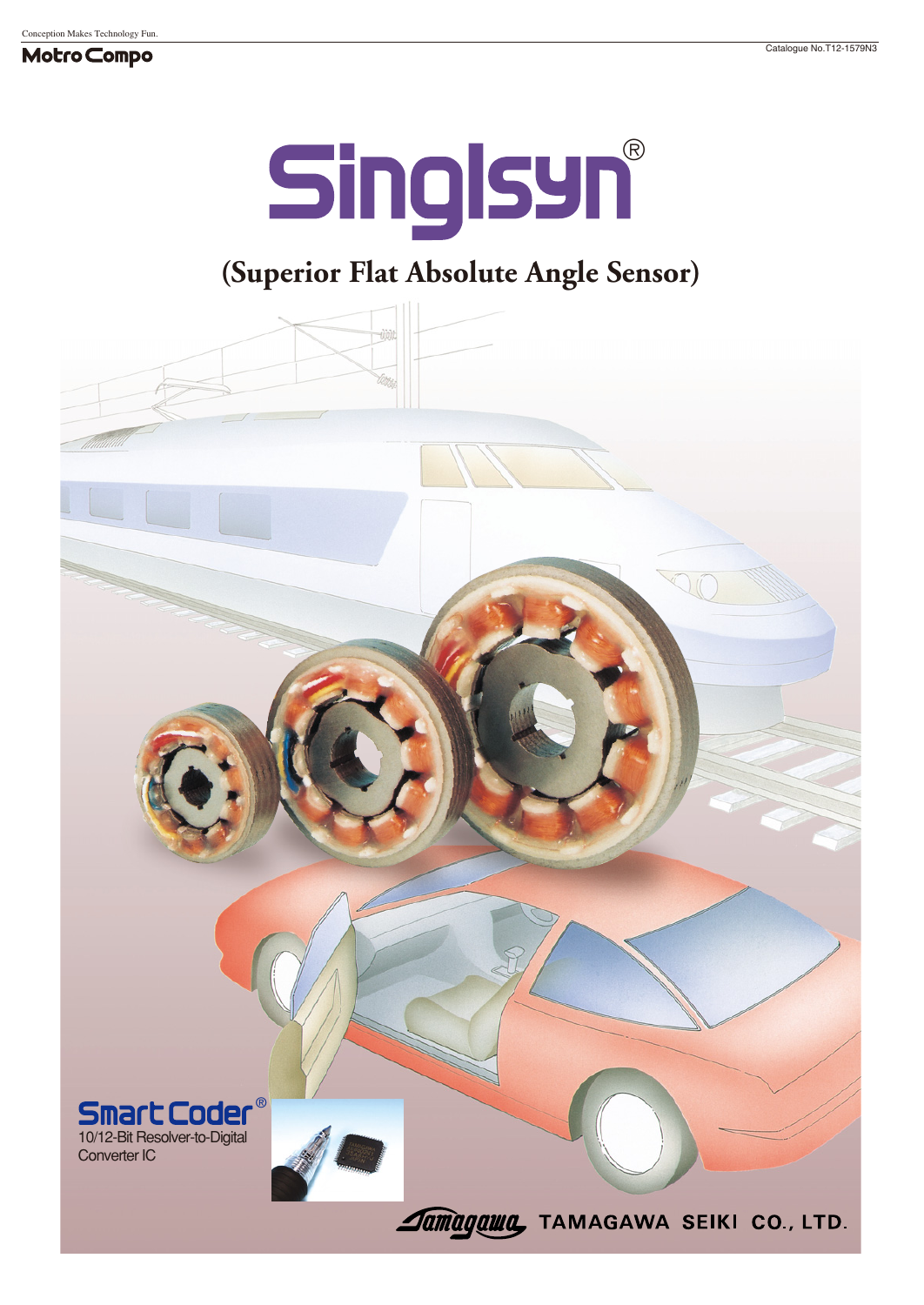## **Singlsyn®**

## (Superior Flat Absolute Angle Sensor)

## ■ **SCOPE**

Singlsyn is the latest art of Absolute Angle Sensor which is developed by Tamagawa. This is a superior sensor which realizes extremely thin structure, usability in wide temperature and humidity range and in other hard environmental conditions, and high reliability. (Singlsyn is our trademark for VR type Resolver.)

## ■ **SPECIAL FEATURES**

#### ■**Extremely Thin Dimensions**

**Singlsyn** realizes smallest mounting space because of its extremely thin thickness as a built-in structure.

#### ■**Wide Temperature Range**

 $-55 - +155$ °C (Optional : High temperature type)

#### ■**Robust for Hard Environments**

- $\bullet$  Vibration : 196 m/sec<sup>2</sup> (20G)
- $\bullet$  Shock: 980 m/sec<sup>2</sup> (100G)
- Humidity : 90% RH or above

#### ■**High Rotational Speed**

30,000 min<sup> $-1$ </sup> (rpm) or above

#### ■**High Reliability**

**Singlsyn** has the similar structure to electric motors but has high reliability because of no winding coil on its rotor.

#### ■**Sensing Absolute Position and Velocity**

According to connection to an R/D converter or **Smartcoder**, it is capable of converting analog output signals of **Singlsyn** to digital position (angle) signals. The position signals are transmitted as the absolute position within a range of electrical one cycle.

#### ■**Low Cost**

Especially low cost is realized by reducing the number of parts to 1/10 compared with conventional resolvers.



※For special cases, please consult us.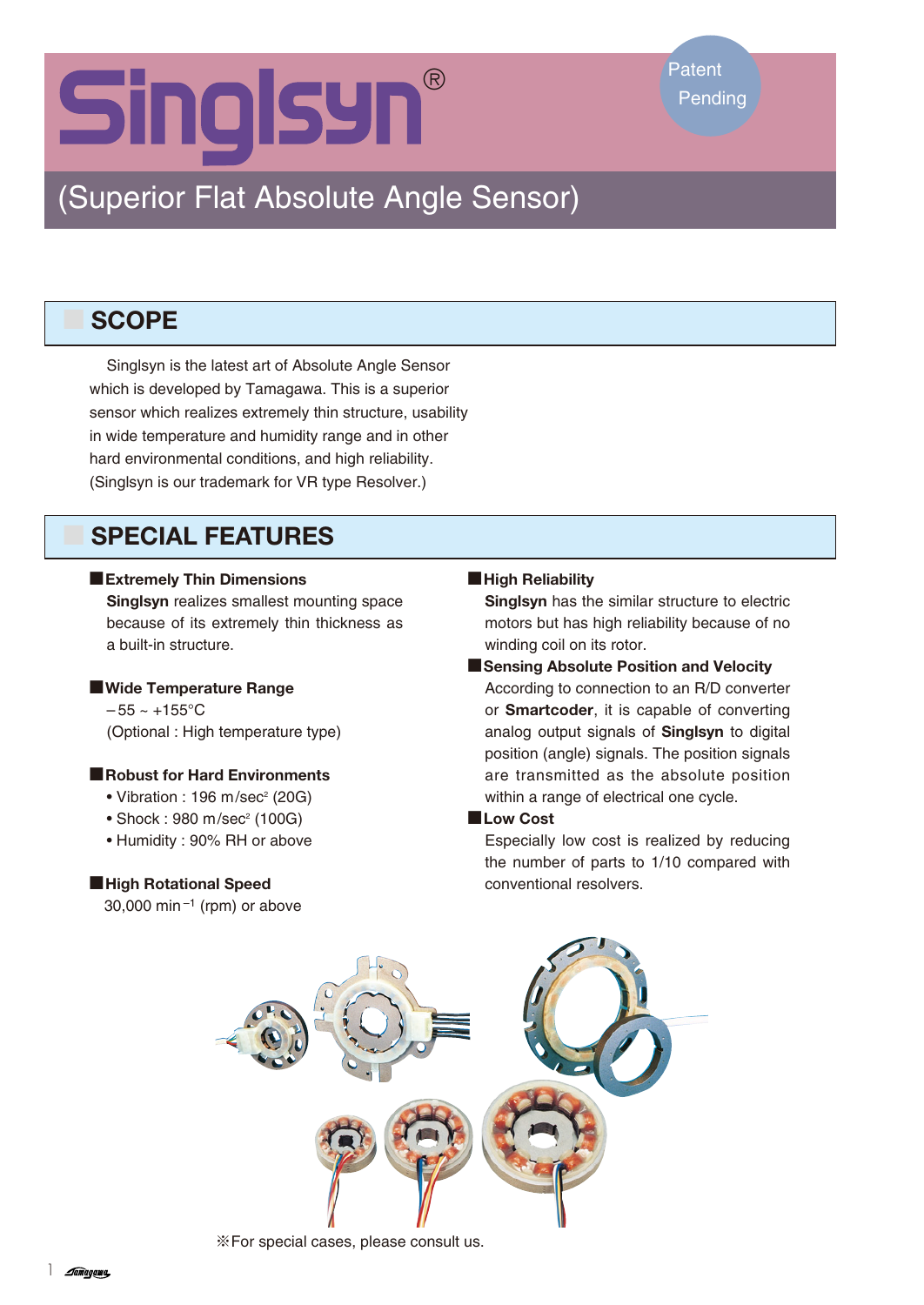## ■ **APPLICATIONS**

●Detection of a rotational position of a motor and a generator on a hybrid vehicle.

●Detection of a rotational position of a motor on an electric vehicle



●Angle detection for controlling a fuel valve (air valve)



●Angle detection of a conveyer in a vacuum



●Angle detection for control of a switched reluctance motor

●Angle detection for vector control of a high efficient induction motor

●Angle detection for rotational control of an AC motor (PM motor)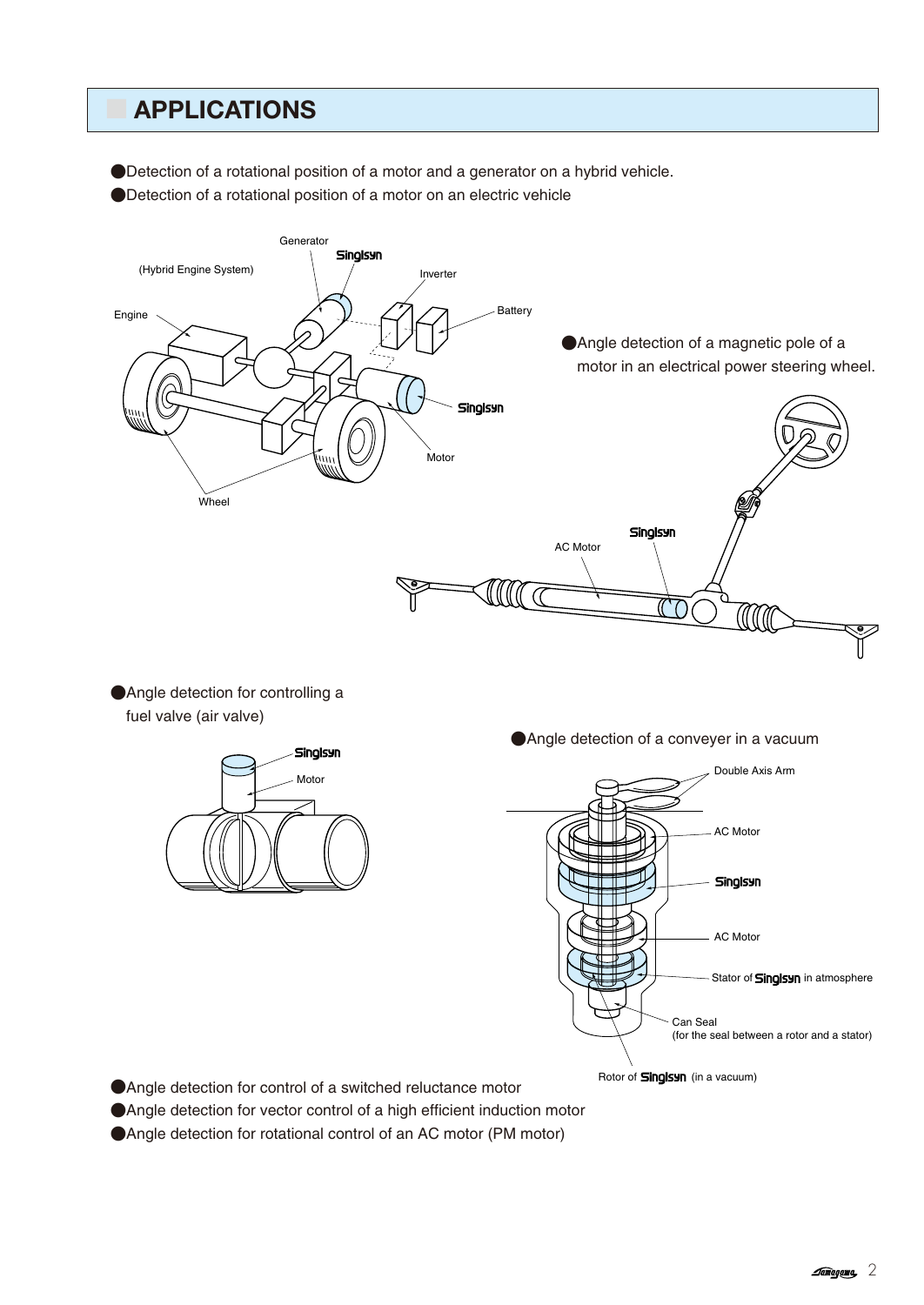## **PRINCIPLE OF OPERATION**

The contour of a rotor for **Singlsyn** forms specially curved air gap between its stator and the rotor, of which permeance is changed as a sinusoidal wave corresponding to an angle of the rotor shaft. One excitation winding and two output windings are placed in the stator. The two output windings detect a change of air gap between the rotor and the stator and produce output voltage with 2-phases proportional to sine and cosine of the angle of rotor. (Refer to Fig. 1 and Fig. 2)

Because the output signals of **Singlsyn** are the same as those of conventional resolvers and Smartsyns as shown in equation (2) and (3), they can be converted to digital angle data by using conventional resolver to digital (R/D) converters.

**Singlsyn** which produces twice angle output signals (2X type) has an elliptical shape of a rotor as shown in Fig. 3 (a). A rotor for 3X type is triangular and cross shaped for 4X type as shown in Fig. 3 (b) and 3 (c).

<Excitation Voltage>











Fig. 3 Shapes of Rotors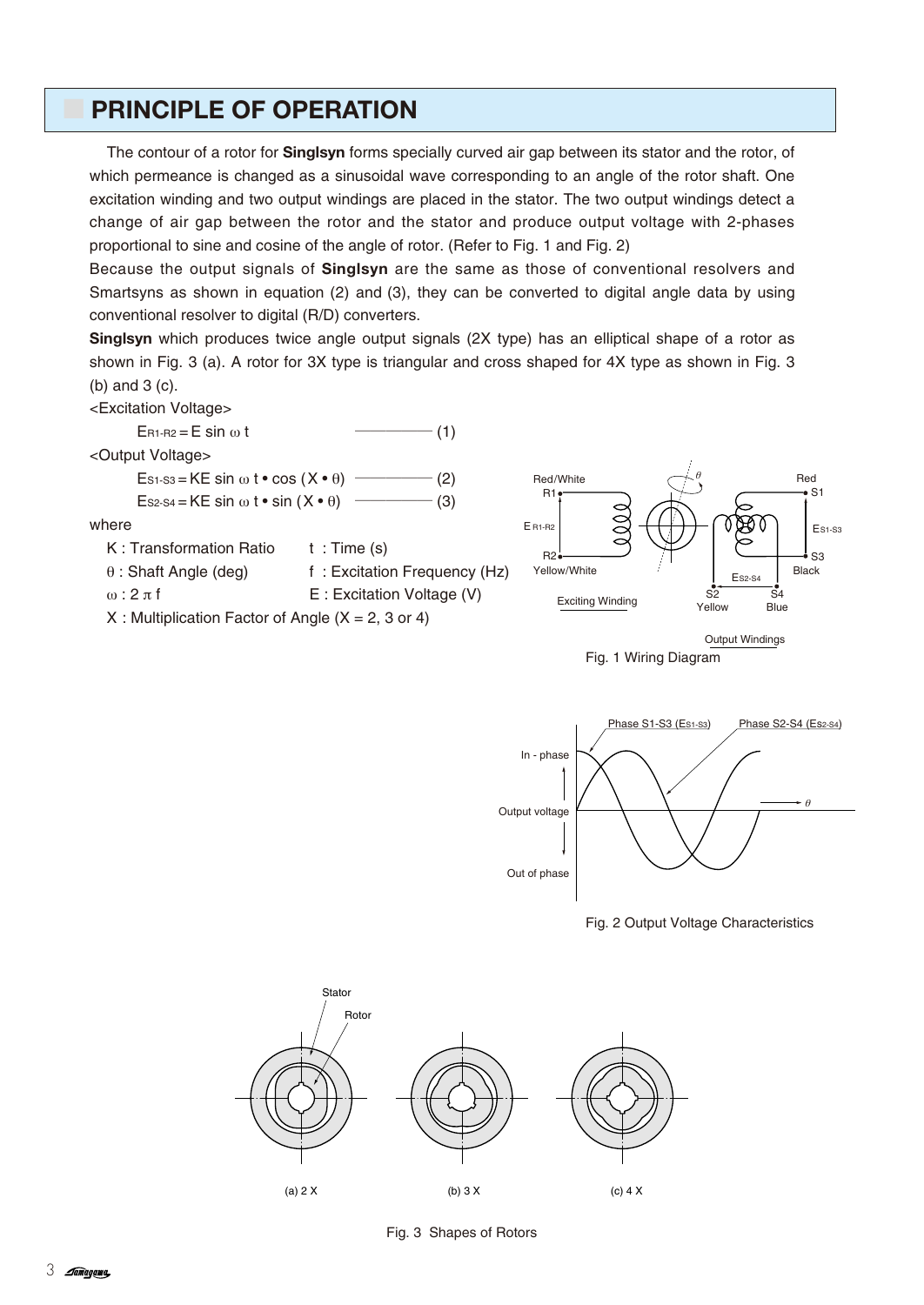## ■ **HISTORY OF DOWN-SIZING AND PARTS-REDUCTION OF A RESOLVER**

Tamagawa Seiki Co., Ltd. has been developing and manufacturing resolvers more than 40 years. The progress regarding the resolver was a history of reducing their size and cost at the same time.

Originally the military specifications of resolvers with brushes had two windings on both a rotor and a stator. Even after resolvers came through a brushless type and a built-in type, **Smartsyn** still needs four windings on a rotor, a stator and a rotary transformer (rotor and stator).

Compared with these conventional resolvers, the newly developed VR (Variable Reluctance) type resolver needs the winding on a stator only. We named this new product **Singlsyn**.



### ■**Structural Comparison of Smartsyn and Singlsyn**

The structural differences between the conventional winding type brushless resolver **(Smartsyn)** and the newly developed **Singlsyn** are shown in Fig. 5.



Fig. 5 Structural Comparison of **Smartsyn** and **Singlsyn**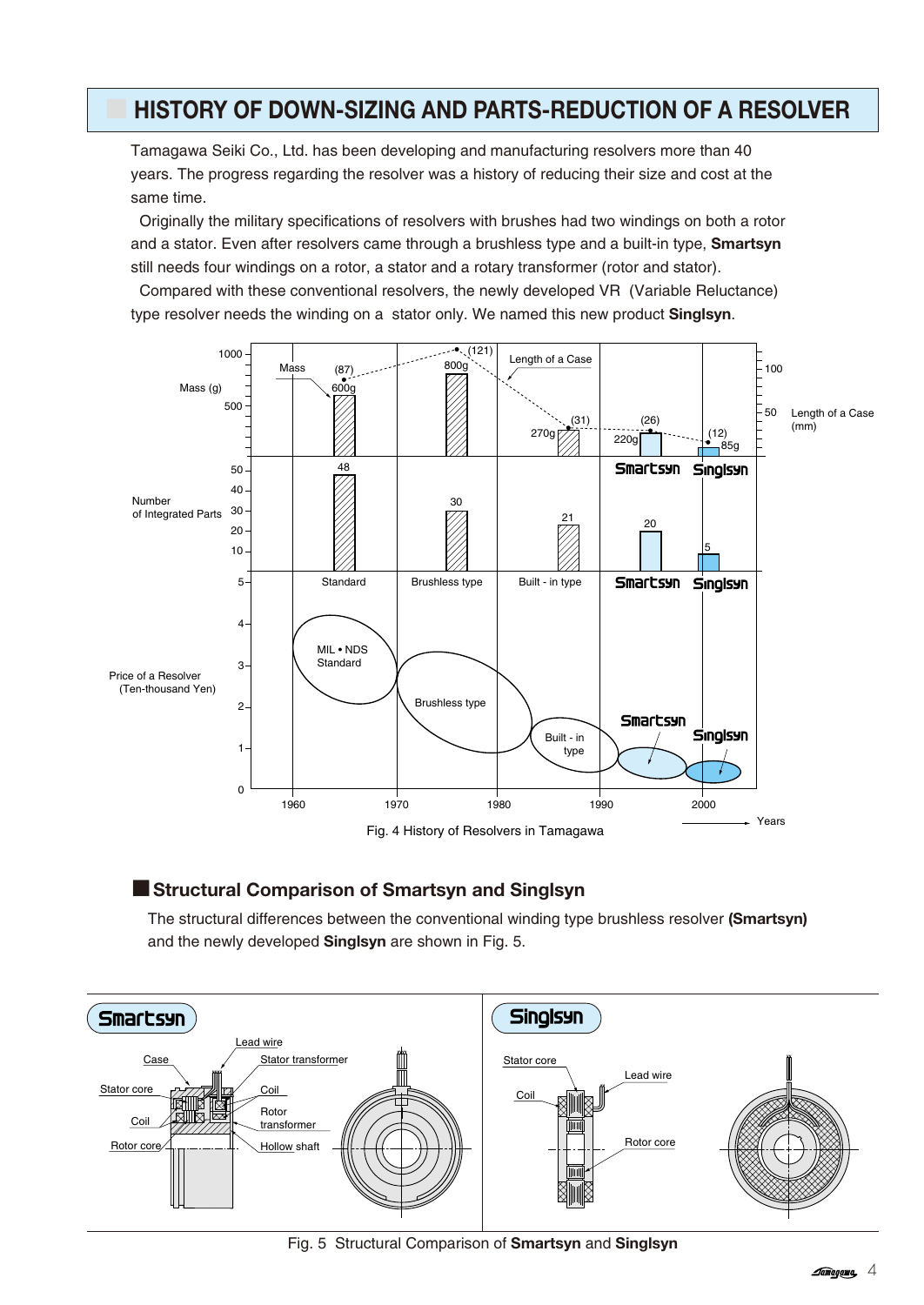## ■ **SPECIFICATIONS FUNCTION 2X-VRX 3X-VRX 4X-VRX** Frame Size | S10 | S15 | S21 | S10 | S15 | S21 | S10 | S15 | S21 Model Number TS2223N12E102 TS2224N12E102 TS2225N12E102 TS2223N13E102 TS2224N13E102 TS2225N13E102 TS2223N14E102 TS2224N14E102 TS2225N14E102 Excitation Input AC7Vrms 10kHz AC7Vrms 10kHz AC7Vrms 10kHz Primary Side R1 - R2 R1 - R2 R1 - R2 Transformation Ratio 10 0.286 ± 10% 0.286 ± 10% 0.286 ± 10% 0.286 ± 10% 0.286 ± 10% 0.286 ± 10% Electrical Error ±60'Max. ±45'Max. ±30'Max. Input Impedance: Zro 120 Ω ± 20% 120 Ω ± 20% 120 Ω ± 20% 120 Ω ± 20% 120 Ω ± 20% 120 Ω ± 20% 120 Ω ± 20% 120 Ω ± 20% Output Impedance: Zss 350 Ω Nom. 250 Ω Nom. 270 Ω Nom. 330 Ω Nom. 260 Ω Nom. 290 Ω Nom. 430 Ω Nom. 340 Ω Nom. 335 Ω Nom. Phase Shift | + 15° Typ. | + 10°Typ. | 0 ° Typ. | + 25° Typ. | + 10 °Typ. | + 0° Typ. | 0 °Typ. | - 10° Typ. | - 10° Typ. Mass 0.023kg 0.050kg 0.090kg 0.023kg 0.050kg 0.090kg 0.023kg 0.050kg 0.090kg

## **OUTLINE DIMENSIONS**



All dimensions are described in milli-meter.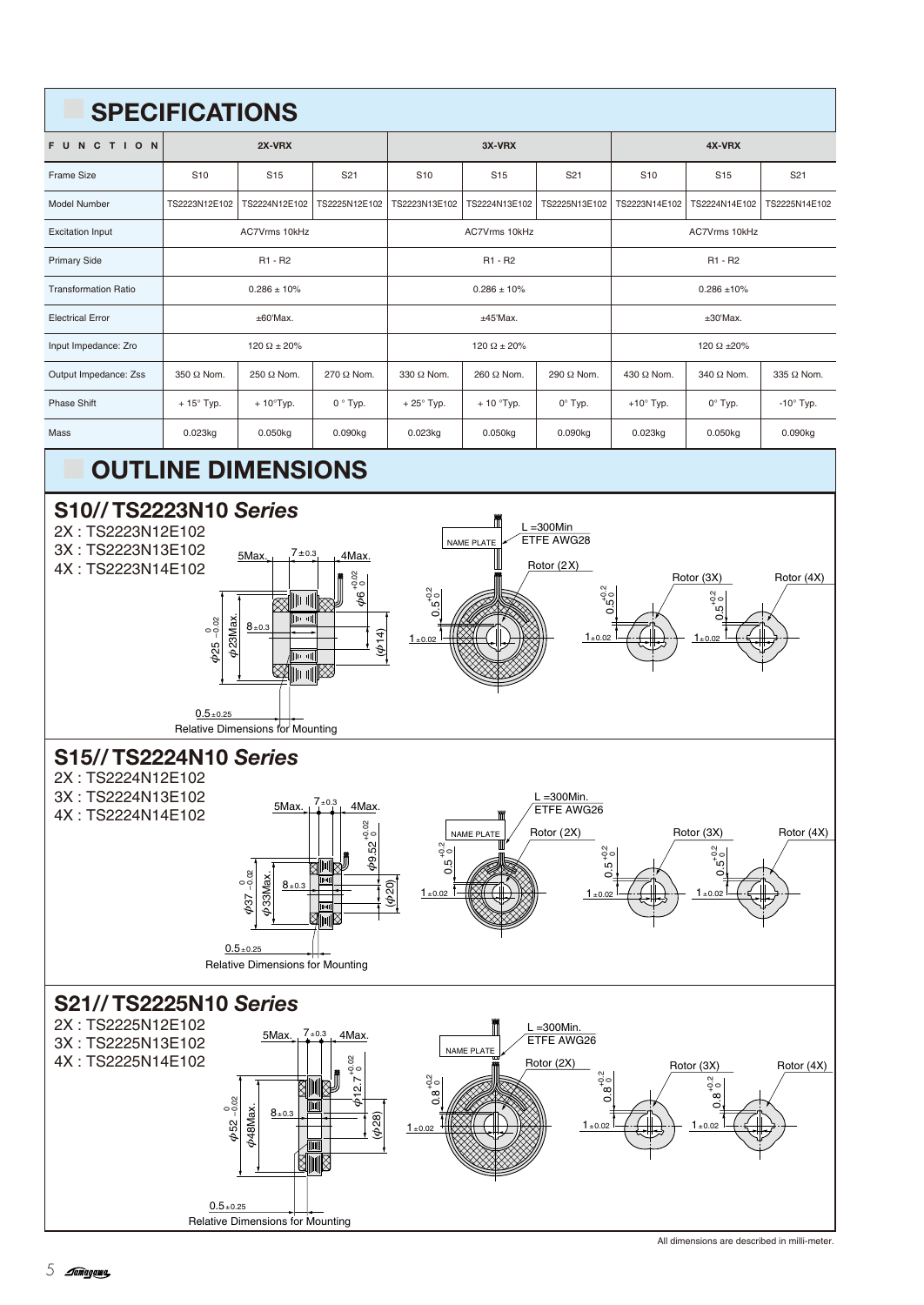## ■ **MOUNTING METHOD AND ACCURACY**

#### ●**Mounting Method (Built-in type)**





## Loose fitting Stato Rotor Key Loose fitting Fixing a rotor by pressed bushes or screwed nuts Fixing a stator by nails or a ring

Detail Drawing for mounting **Singlsyn** 

●An electrical error caused by a stator eccentricity error of 0.05 mm

> S10 S15  $S21$

●An electrical error caused by a Rotor eccentricity error of 0.05 mm

| Function    |                 | 2X-VRX | 3X-VRX | 4X-VRX      |
|-------------|-----------------|--------|--------|-------------|
| <b>Size</b> | S <sub>10</sub> | 45'    | 10'    | 5'          |
|             | S <sub>15</sub> | 35'    | 3'     | $2^{\circ}$ |
|             | S <sub>21</sub> | 10'    | ッ      |             |

Function 2X-VRX 3X-VRX 4X-VRX

Size | S15 | 10' | 2' | 1'

30' 3' 3'

3' 1' 1'

#### ●**Mounting Accuracy**

In case **Singlsyn** is mounted in rough accuracy, the performance of **Singlsyn** may not be fully performed.

The eccentricity between a rotor and a stator affects its electrical accuracy as shown in the right table.

#### ●**Allowable Axial Deflection**

The deflection in the axial direction between a stator and a rotor should be within  $\pm$  0.25 mm.

## ■ **Cautions for use**

- ●The excitation input voltage in the specification sheet is described as a rated value. It is no problem for **Singlsyn** to be used in a range from 3 V to 1.2 times of the rated voltage, but the frequency should be  $\pm$  5% of the rated value. Or else its accuracy may be degraded.
- ●In case of presence of large noise source in the vicinity or in case of a long transmission line, basically twisted pair lines with shield in each pair should be used. Additionally a different amplifier should be used as a receiver if any noise is induced in output signals.
- ●If **Singlsyn** is mounted without eccentricity nor a tilt and a run-out for the shaft of a measuring object, some significant electrical errors may occur in output signals of the **Singlsyn**. Therefore users should take care of mounting **Singlsyn** mechanically as described in the above mounting method.
- ●If **Singlsyn** is connected to imbalanced loads for each output of 2-phases, two output voltages become imbalanced and may result in some electric errors. Therefore the loads of 2-phases should be in the same condition.
- ●In case of the presence of a strong external magnetic field around **Singlsyn**, it affects the magnetic flux in the **Singlsyn** and may result in some electrical errors. In this case please consider setting some shielding in the **Singlsyn**.
- **If Singlsyn** is used in the conditions of relative humidity of near 100% for a long time, the electrical insulation of the **Singlsyn** may gradually get worse. In such a case some protective cover for the **Singlsyn** is recommended.